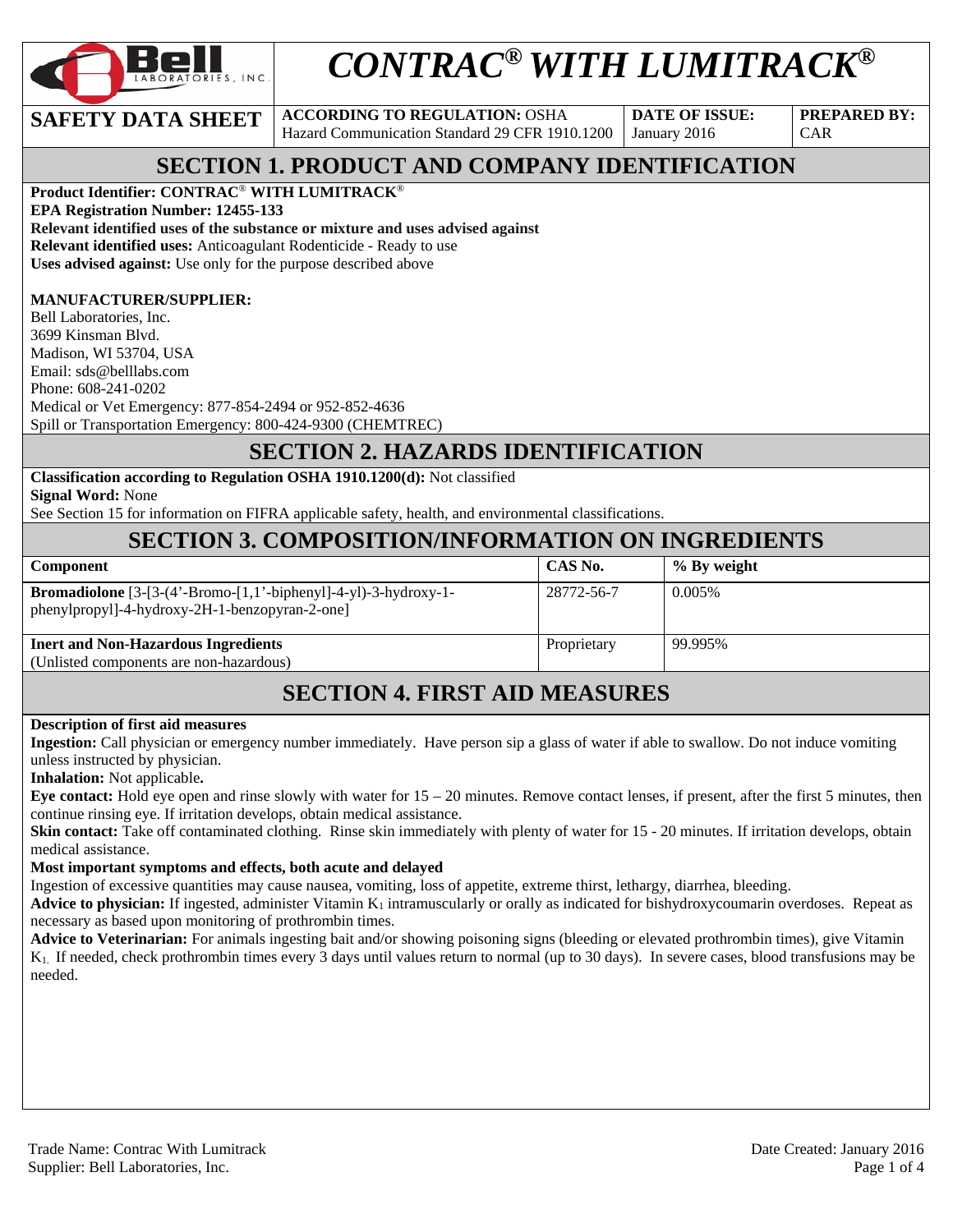# **SECTION 5. FIRE-FIGHTING MEASURES**

#### **Extinguishing media**

Suitable Extinguishing Media: water, foam or inert gas.

Unsuitable Extinguishing Media: None known.

**Special hazards arising from the mixture:** High temperature decomposition or burning in air can result in the formation of toxic gases, which may include carbon monoxide and traces of bromine and hydrogen bromide.

**Advice for firefighters:** Wear protective clothing and self-contained breathing apparatus.

## **SECTION 6. ACCIDENTAL RELEASE MEASURES**

**Personal precautions, protective equipment and emergency procedures**: Gloves should be worn when handling the bait. Collect spillage without creating dust.

**Environmental precautions:** Do not allow bait to enter drains or water courses. Where there is contamination of streams, rivers or lakes contact the appropriate environment agency.

**Methods and materials for containment and cleaning up**

**For Containment:** Sweep up spilled material immediately. Place in properly labeled container for disposal or re-use.

**For Cleaning Up:** Wash contaminated surfaces with detergent. Dispose of all wastes in accordance with all local, regional and national regulations.

**Reference to other sections:** Refer to Sections 7, 8 & 13 for further details of personal precautions, personal protective equipment and disposal considerations.

# **SECTION 7. HANDLING AND STORAGE**

**Precautions for safe handling**: Do not handle the product near food, animal foodstuffs or drinking water. Keep out of reach of children. Do not use near heat sources, open flame, or hot surfaces. As soon as possible, wash hands thoroughly after applying bait and before eating, drinking, chewing gum, using tobacco, or using the toilet.

**Conditions for safe storage, including any incompatibilities:** Store only in original container in a cool, dry place, inaccessible to pets and wildlife. Do not contaminate water, food or feed by storage or disposal. Keep containers closed and away from other chemicals.

## **SECTION 8. EXPOSURE CONTROLS/PERSONAL PROTECTION**

| <b>Established Limits</b> |  |
|---------------------------|--|
|                           |  |

| Component           | <b>OSHA</b>     | <b>ACGIH</b>    | <b>Other Limits</b> |
|---------------------|-----------------|-----------------|---------------------|
| <b>Bromadiolone</b> | Not Established | Not Established | Not Established     |

**Appropriate Engineering Controls:** Not required

**Occupational exposure limits:** Not established

**Personal Protective Equipment:** 

**Respiratory protection:** Not required

**Eye protection:** Not required

**Skin protection:** Shoes plus socks, and waterproof gloves.

**Hygiene recommendations:** Wash thoroughly with soap and water after handling.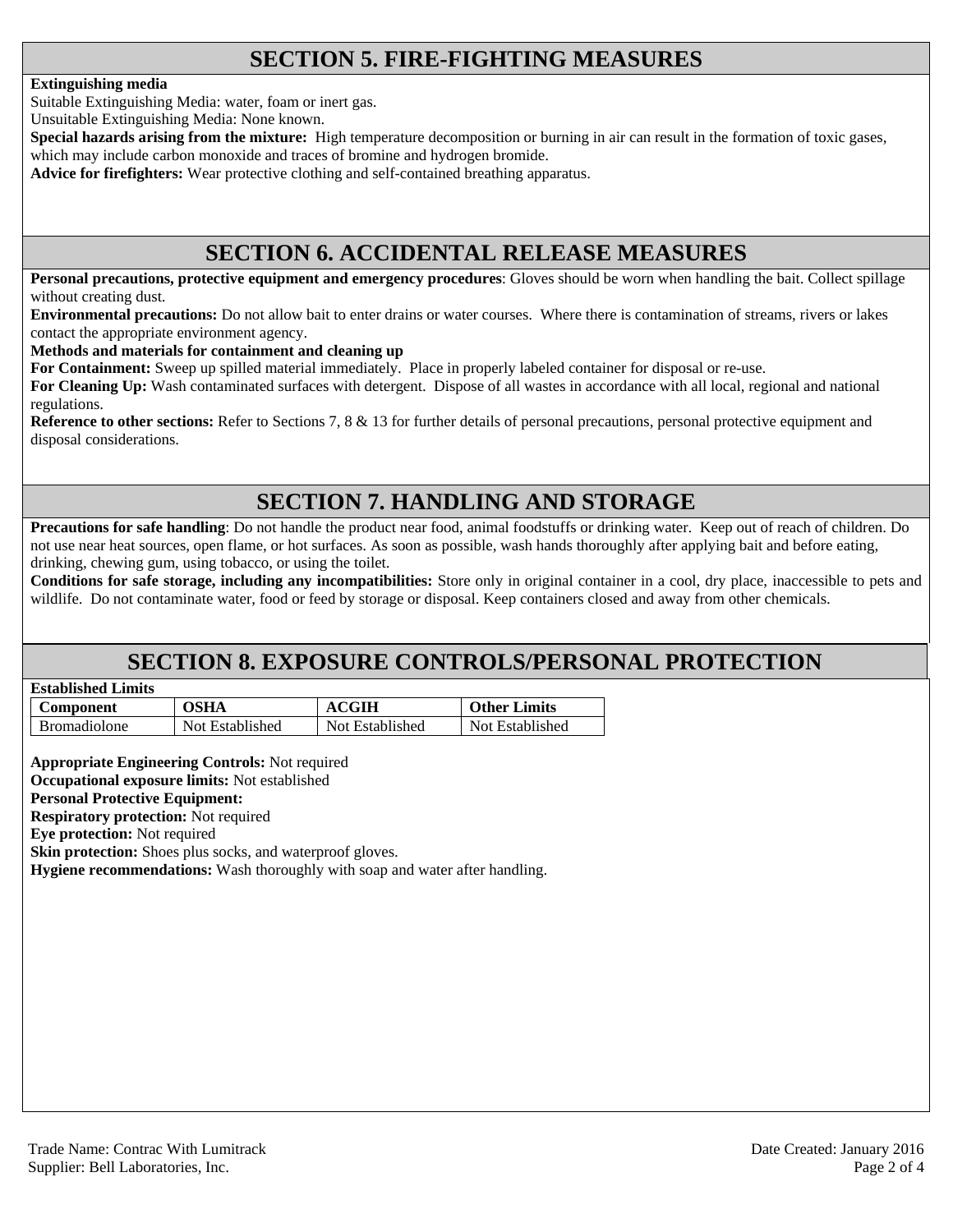## **SECTION 9. PHYSICAL AND CHEMICAL PROPERTIES**

**Information on basic physical and chemical properties Appearance/Color:** Blue wax block **Odor:** Sweet grain-like **Odor Threshold:** Not applicable, odor not associated with a hazardous material. **pH:** Not applicable, is not dispersible with water. **Melting point:** Not applicable to rodenticide bait<br> **Roiling point:** Not applicable to rodenticide bait Not applicable to rodenticide bait **Flash point:** Not applicable, does not contain components classified as flammable. **Evaporation rate:** Not applicable, is a solid. **Flammability:** Not applicable, is a solid. **Upper/lower flammability or explosive limits:** Not applicable, does not contain components classified as flammable or explosive. **Vapor Pressure: Vapor Density:**  Not applicable to rodenticide bait Not applicable: is a solid **Relative Density:** 1.12 g/mL @ 20°C **Solubility (water):** Not water soluble **Solubility (solvents):** Not applicable to rodenticide bait **Partition coefficient: n-octanol/water:** Not applicable to rodenticide bait Auto-ignition temperature: Not applicable, does not contain components classified as flammable. **Decomposition temperature:** Not applicable to rodenticide bait **Viscosity:** Not applicable, is not a liquid.

#### **SECTION 10. STABILITY AND REACTIVITY**

**Reactivity:** Stable when stored in original container in a cool, dry location.

**Chemical stability:** Stable when stored in original container in a cool, dry location.

**Possibility of hazardous reactions:** Refer to Hazardous decomposition products

**Conditions to avoid:** Avoid extreme temperatures (below 0°C or above 40°C).

**Incompatible materials**: Avoid strongly alkaline materials.

**Hazardous decomposition products:** High temperature decomposition or burning in air can result in the formation of toxic gases, which may include carbon monoxide and traces of bromine and hydrogen bromide.

# **SECTION 11. TOXICOLOGICAL INFORMATION**

**Information on toxicological effects** 

**Acute Toxicity** 

**LD50, oral (ingestion):** >5000 mg/kg (rats) (Bromadiolone Rat LD50 oral: 0.70 mg/kg bw).

**LD50, dermal (skin contact):** > 5001 mg/kg (rats) (Bromadiolone rabbit LD50 dermal: 1.71 mg/kg bw).

**LC50, inhalation:** Product is a wax block and therefore exposure by inhalation is not relevant.

**Skin corrosion/irritation:** Not irritating to skin.

**Serious eye damage/Irritation:** Not irritating to eyes.

**Respiratory or skin sensitization:** Dermal sensitization: Not a Sensitizer (Guinea pig maximization test).

**Germ cell mutagenicity:** Contains no components known to have a mutagenetic effect.

**Carcinogenicity:** Contains no components known to have a carcinogenetic effect**.** 

| ponents<br>$\mathcal{L}^{\mathbf{0}}$ | VTD<br>.      | $\sim$         | $\sim$ $\sim$ $\sim$   |
|---------------------------------------|---------------|----------------|------------------------|
| 11010ne<br>$\sim$<br>-Br′<br>ΉТ<br>m  | Not<br>listed | Not.<br>listed | N∩t<br>11010<br>risteg |

**Reproductive Toxicity:** No data

**Aspiration Hazard:** Not applicable. Product is a wax block.

**Target Organ Effects:** Reduced blood clotting ability.

# **SECTION 12. ECOLOGICAL INFORMATION**

**Ecotoxicity Effects:** This product is extremely toxic to fish, birds and other wildlife. Dogs and predatory and scavenging mammals and birds might be poisoned if they feed upon animals that have eaten this bait. Do not apply this product directly to water or to areas where surface water is present or to intertidal areas below the mean high water mark. Runoff also may be hazardous to aquatic organisms in water adjacent to treated areas. Do not contaminate water when disposing of equipment wash water or rinsate.

Persistence and degradability: Product is inherently biodegradable.

**Bioaccumulative potential:** Not determined. Bromadiolone water solubility is extremely low (< 0.1mg/l).

**Mobility in Soil:** Not determined. Mobility of bromadiolone in soil is considered to be limited.

**Other adverse effects:** None.